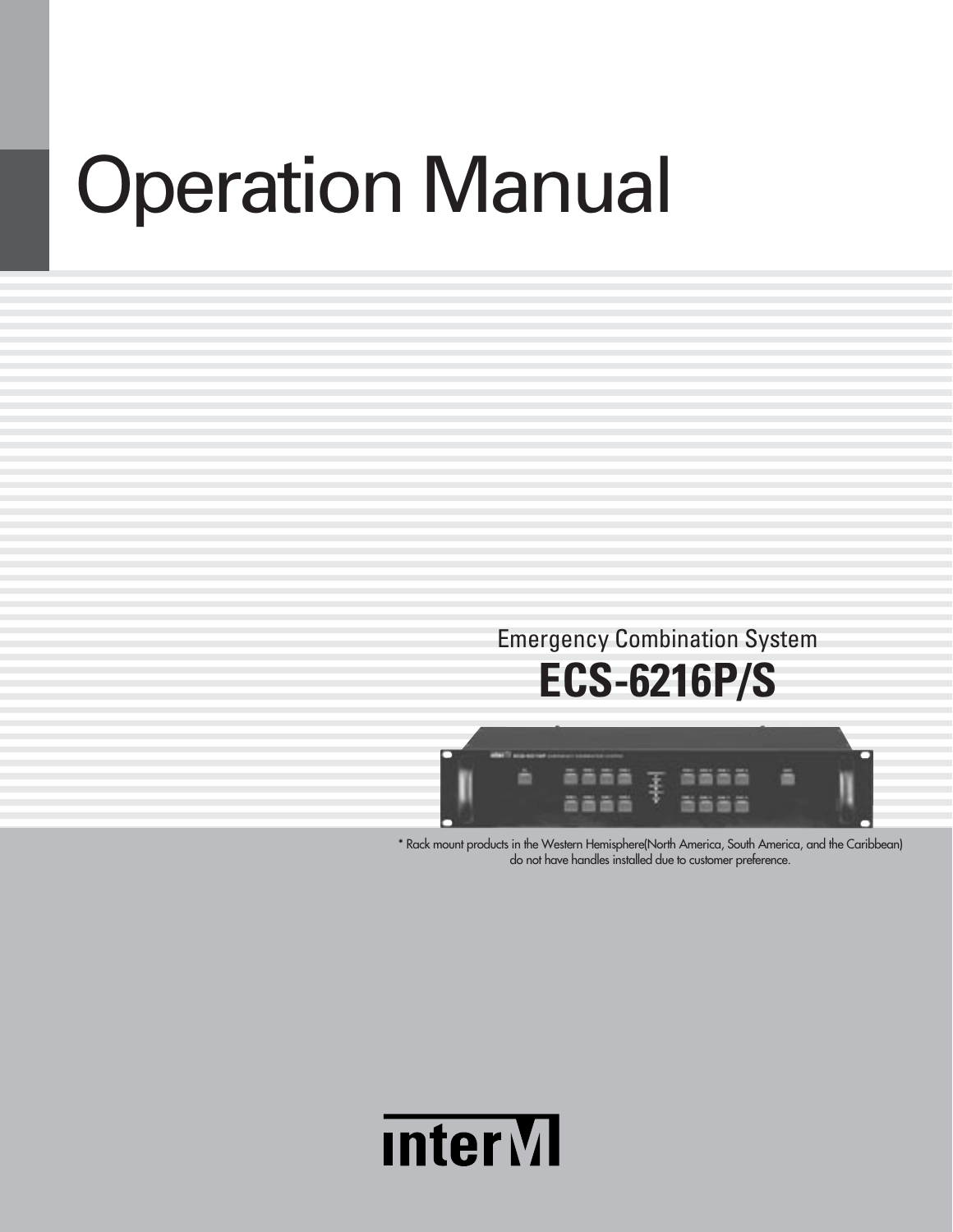### **Welc Welcome ome**

#### **A personal welcome to you from the management and employees of Inter-M**

All of the co-workers here at Inter-M are dedicated to providing excellent products with inherently good value, and we are delighted you have purchased one of our products.

We sincerely trust this product will provide years of satisfactory service, but if anything is not to your complete satisfaction, we will endeavor to make things right.

Welcome to Inter-M, and thank you for becoming part of our worldwide extended family!



CAUTION: TO REDUCE THE RISK OF ELECTRIC SHOCK.

DO NOT REMOVE COVER (OR BACK).

NO USER-SERVICEABLE PARTS INSIDE.

REFER SERVICING TO QUALIFIED SERVICE PERSONNEL.



This symbol is intended to alert the user to the presence of uninsulated "dangerous voltage" within the product's enclosure that may be of sufficient magnitude to constitute a risk of electric shock to persons.



This symbol is intended to alert the user to the presence of important operation and maintenance (servicing) instructions in the literature accompanying the appliance.

Caution: To prevent electric shock do not use this (polarized) plug with an extension cord, receptacle or other outlet unless the blades can be fully inserted to prevent blade exposure.

Attentions: Pour prévenir les chocs électriques ne pas utiliser cette fiche polarisée avec un prolongateur, une prise de courant on une autre sortie de courant, sauf si les lames peuvent étre insérées à fond sans en laisser aucune partie à découvert.

To prevent fire or shock hazard, do not

**WARNING**

expose the unit to rain or moisture.

- \*WARNING FOR YOUR PROTECTION PLEASE READ THE FOLLOWING-WATER AND MOISTURE: Unit should not be used near water(e.g. near a bathtub, washbowl, kitchen sink, laundry tub, in a wet basement, or near a swimming pool, etc). Care should be taken so than objects do not fall and liquids are not spilled into the enclosure through openings.
- \*CLASS 2 WIRING (Adjacent to speaker terminal): The speaker output of this apparatus can exceed 10 Watts and could be a shock injury.

Connection to speakers should be performed by a skilled person.

- \*Do not install this equipment in a confined space such as a book case or similar unit.
- \*This apparatus shall not be exposed to dripping or splashing and no objects filled with liquids, such vases, shall be placed on the apparatus. \*This apparatus shall be connected to a mains socket outlet with a protective earthing connection.
- \*It has heed to be easy to disconnect the device. To disconnect the device from power, separate AC input cable from inlet or unplug the AC Cord.
- \*The socket-outlet shall be installed near the equipment and shall be easily accessible.

#### **CAUTION**

\*These servicing instructions are for use by qualified service personnel only. To reduce the risk of electric shock, do not perform any servicing other than that contained in the operating instructions unless you are qualified to do so.

#### **NOTE**

**\***This equipment has been tested and found to comply with the limits for a Class A digital device, pursuant to Part 15 of the FCC Rules. These limits are designed to provide reasonable protection against harmful interference when the equipment is operated in a commercial environment. This equipment generates, uses, and can radiate radio frequency energy and, if not installed and used in accordance with the instruction manual, may cause harmful interference to radio communications. Operation of this equipment in a residential area is likely to cause harmful interference in which case the user will be required to correct the interference at his own expense.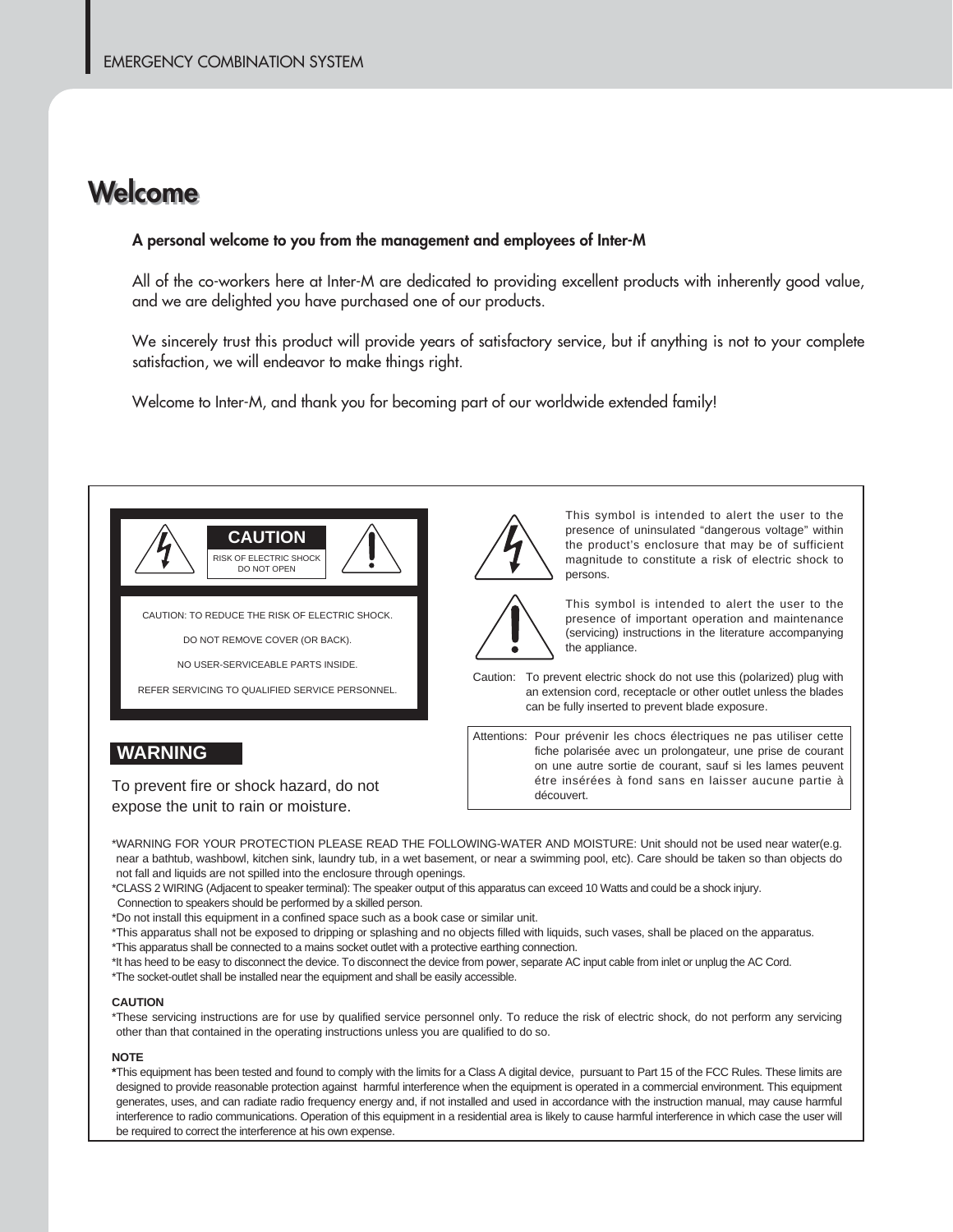### **Contents**

| <b>Installation</b> |
|---------------------|
|                     |
|                     |
|                     |
|                     |
|                     |
|                     |
|                     |
|                     |
|                     |

"We, Inter-M to apply the appropriate set of E4 & Class A for Electromagnetic Environment Condition."

ECS-6216P/S

 $\overline{1}$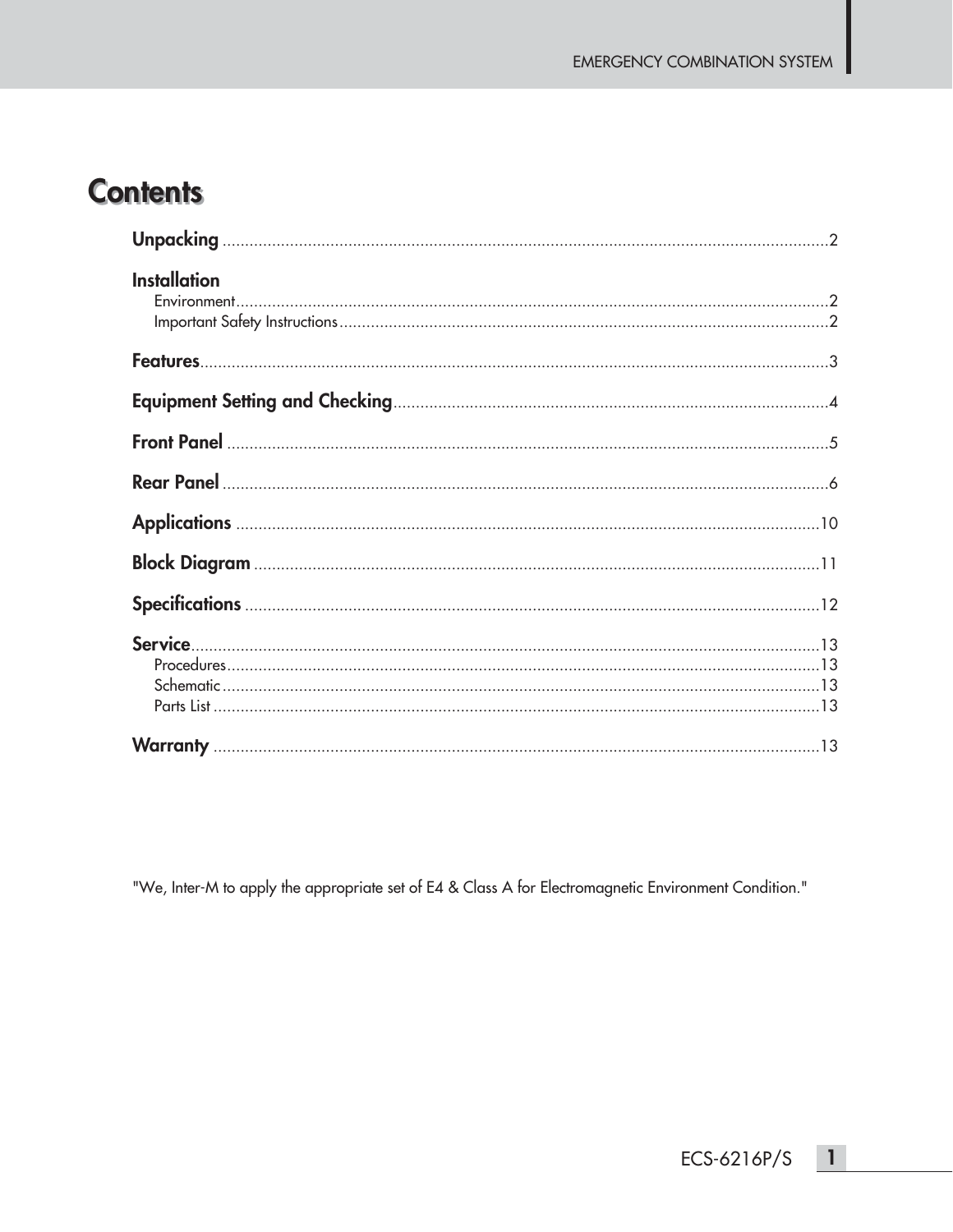### **Unpacking Unpacking**

Although your ECS-6216P/S is neither complicated nor difficult to operate, we recommend you take a few minutes to read this brief manual and familiarize yourself with the important information regarding product features, setup and operation.

As with most electronic devices, we strongly recommend you to retain the original packaging. In the unlikely event the product must be returned for servicing, the original packaging (or reasonable equivalent) is required.

## **Installation Installation**

#### **Environment**

Never place this product in an environment which could alter its performance or reduce its service life. Such environments usually include high levels of heat, dust, moisture, and vibration.

### **IMPORTANT SAFETY INSTRUCTIONS**

- 1. Read these instructions.
- 2. Keep these instructions.
- 3. Heed all warnings.
- 4. Follow all instructions.
- 5. Do not use this apparatus near water.
- 6. Clean only with dry cloth.
- 7. Do not block any ventilation openings. Install in accordance with the manufacturer's instructions.
- 8. Do not install near any heat sources such as radiators, heat registers, stoves, or other apparatus (including amplifiers) that produce heat.
- 9. Do not defeat the safety purpose of the polarized or grounding-type plug. A polarized plug has two blades with one wider than the other. A grounding type plug has two blades and a third grounding prong. The wide blade or the third prong are provided for your safety. If the provided plug does not fit into your outlet, consult an electrician for replacement of the obsolete outlet.
- 10. Protect the power cord from being walked on or pinched particularly at plugs, convenience receptacles, and the point where they exit from the apparatus.
- 11. Only use attachments/accessories specified by the manufacturer.
- 12. Use only with the cart, stand, tripod, bracket, or table specified by the manufacturer, or sold with the apparatus. When a cart is used, use caution when moving the cart/apparatus combination to avoid injury from tip-over.
- 13. Unplug this apparatus during lightning storms or when unused for long periods of time.
- 14. Refer all servicing to qualified service personnel. Servicing is required when the apparatus has been damaged in any way, such as power-supply cord or plug is damaged, liquid has been spilled or objects have fallen into the apparatus, the apparatus has been exposed to rain or moisture, does not operate normally, or has been dropped.

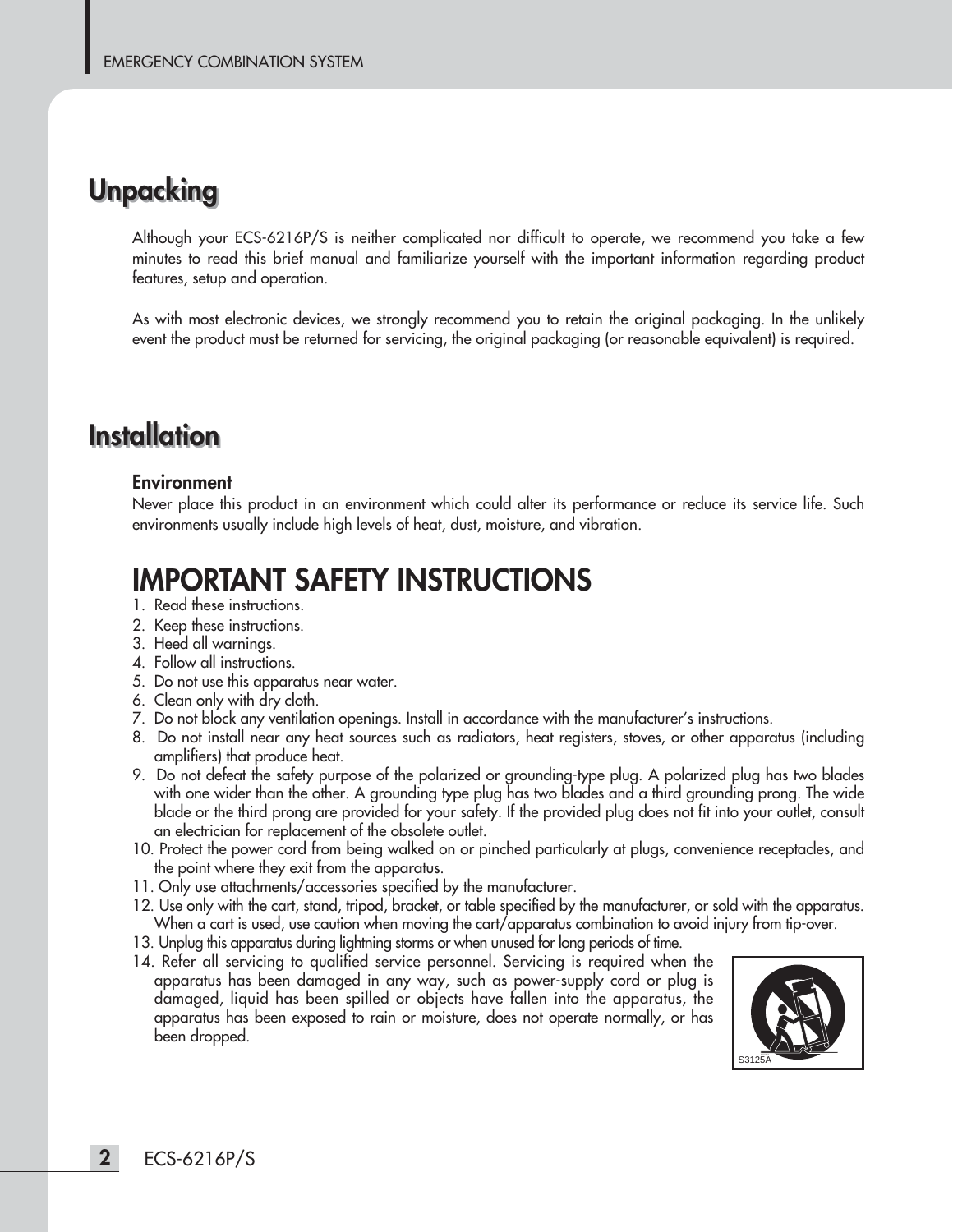### **Features Features**

#### **- INTEGRATED SYSTEM**

System consists of EMERGENCY SWITCHER, MATRIX, RELAY GROUP, SPEAKER SELECTOR, and TERMINAL BOARD functions.

#### **- BROADCAST CONTROL DEPENDING ON PRIORITIES**

It controls the priority broadcasting by connecting to emergency panel (EP-6216) and remote MIC (RM-6024). It switches to remote or emergency broadcasting due to priorities of emergency signals or outside remote signals (remote MIC broadcasting signals) even if during general broadcasting.

#### **- AUTOMATIC FIRE DETECTING FUNCTION**

With 16-channels corresponding to fire contact point signals, fire alarm broadcasting will be transmitted automatically.

#### **- MANUAL CONTROL OF EMERGENCY AND GENERAL BROADCASTS**

It can broadcast to desired channels by manually selecting emergency or general broadcasting.

#### **- DISPLAY BROADCASTING STATUS**

It displays the priority and broadcasting status on LED, so user can verify the broadcasting status without any effort.

#### **- MEMORY/SAVE FUNCTION**

Fire/RM Macro information will be saved in internal PC memory allowing for normal operation in event of PC error.

#### **- CHANNEL EXPANSION AND RS-485 COMMUNICATION INTERFACE**

Long distance transmission is available and system can be expanded to 160 Zones by utilizing ECS-6216S.

#### **- INSTALLATION TIME AND SPACE**

Since it is an integrated system, it is easy to install and can save installation labor, time and space.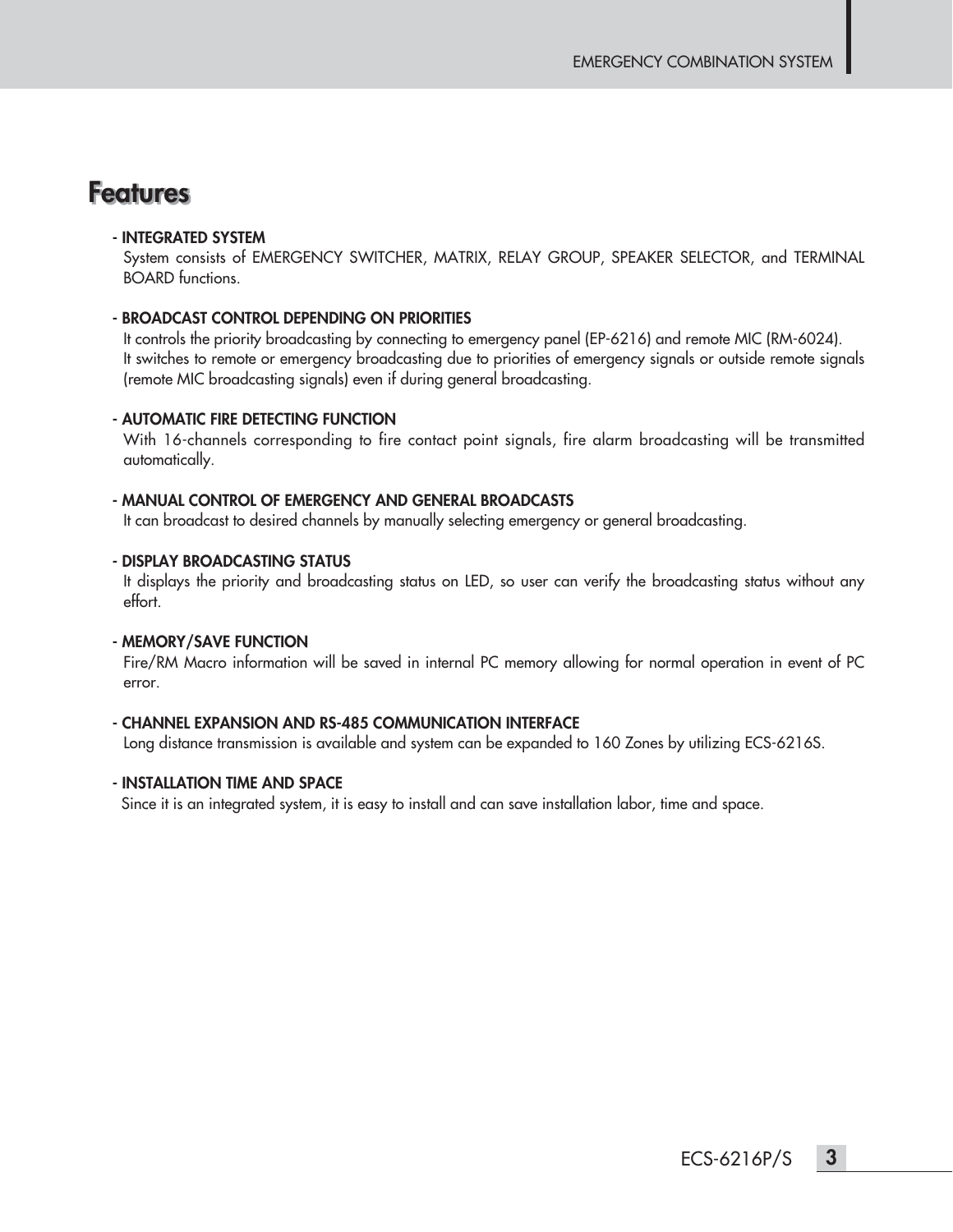### **Equipment Setting and Checking Equipment Setting and Checking**

#### **1. Address Setting**



- 1) Entire system uses only one ECS-6216P; if expansion is needed, additional ECS-6216S units must be added.
- 2) The equipment numbers for each wiring condition is set by the rear panel DIP switch.

3) The table below shows the setting methods; the ON switch setting/number will be the equipment number.

| DIP Switch       |    |               |               | ◠<br>U        | Э |  | 8 |               |
|------------------|----|---------------|---------------|---------------|---|--|---|---------------|
| Equipment<br>No. |    | ECS-<br>6216P |               |               |   |  |   |               |
|                  | ⌒  |               | ECS-<br>6216S |               |   |  |   |               |
|                  | 3  |               |               | ECS-<br>6216S |   |  |   |               |
|                  |    |               |               |               |   |  |   |               |
|                  | 10 |               |               |               |   |  |   | ECS-<br>6216S |

Caution: If an equipment number is not set, all zone indicator LEDs will be blink. If the number is already in-use, communication will be impossible. In case of above cases, please check the equipment number set-up status.

4) Zone allocation is as follows.

| Equipment No.          |  |  |  |  |                                                                                                                                                                               |
|------------------------|--|--|--|--|-------------------------------------------------------------------------------------------------------------------------------------------------------------------------------|
| <b>ZONE Allocation</b> |  |  |  |  | $1 \times 16$   $17 \times 32$   $33 \times 48$   $49 \times 64$   $65 \times 80$   $81 \times 96$   $97 \times 112$   $113 \times 128$   $129 \times 144$   $145 \times 160$ |

#### **2. TERMINATION Switch (LOAD/OPEN) Setting**



.

- 1) For the system linked by using RS-485 communication interface, it is necessary to set the termination switch (LOAD/OPEN) on the rear panel to stabilize data transfer.
- 2) Set the termination switch to LOAD only for the first and last-numbered equipment units. All others must be set to OPEN.



Caution: Communication error may occur if setting is performed incorrectly.

Caution: ECS-6216P should be setting as No. 1.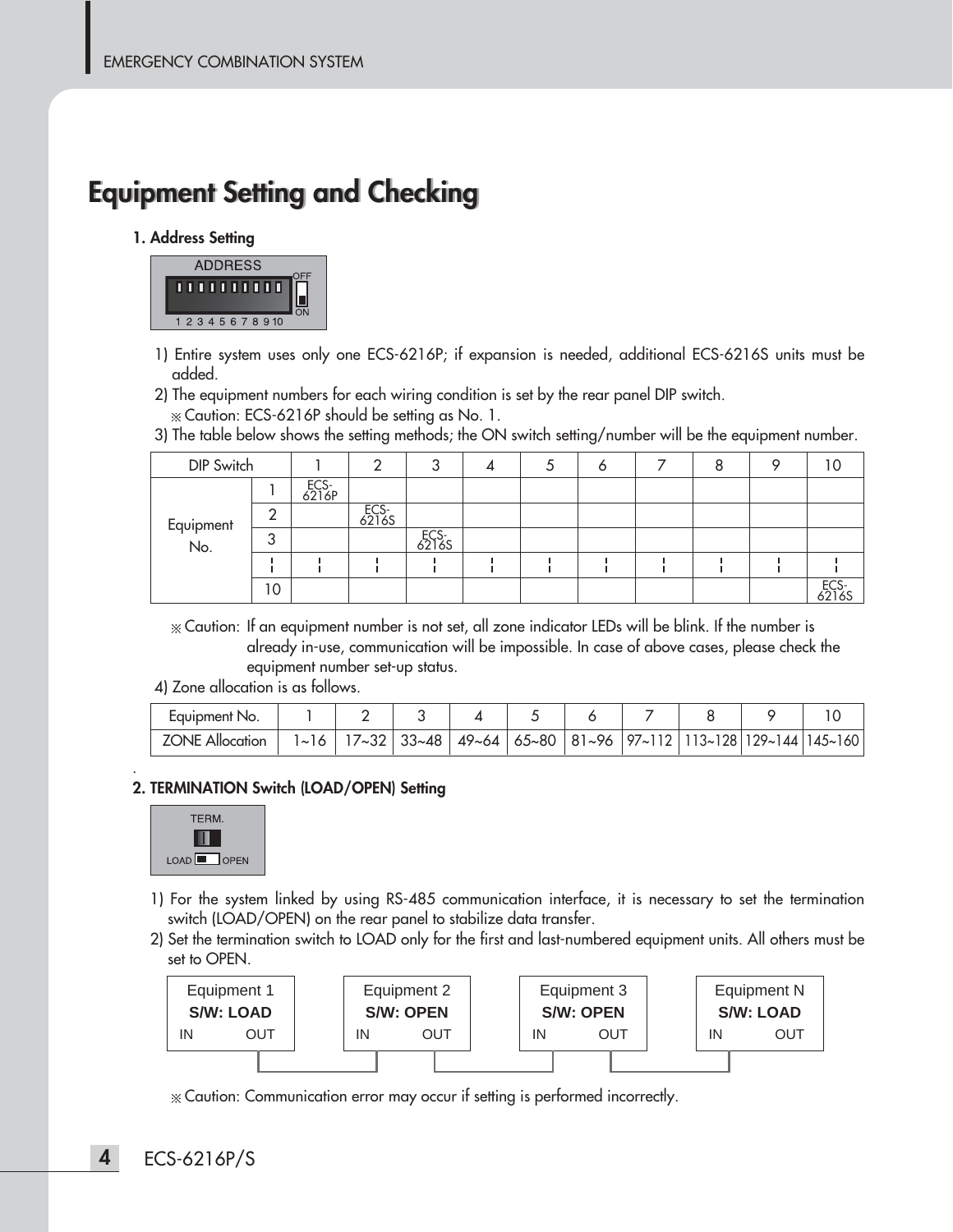### **Front Panel**



### **1. ALL BUTTON**

Button used when selecting the all zones  $(1~16)$ . In case of emergency broadcasting (ES), red light will be ON, and green for general broadcasting (PS).

### **2. BROADCASTING STATUS LEDS**

Displays which broadcast is being transmitted according to broadcasting priorities. Broadcasting priority displays are Emergency > Timer > Remote1 > Remote2 > Main (BGM). Detailed operations of priority is as follows:

| Priority      | Operations                 | PC Display      | ECS-6216P/S<br>LED  | Remark                                                        |
|---------------|----------------------------|-----------------|---------------------|---------------------------------------------------------------|
|               | <b>Emergency broadcast</b> | EM              |                     | EM mode switch, EM MIC broadcasting                           |
| $\mathcal{P}$ | Fire broadcast             | <b>FIRE</b>     | <b>EMERGENCY</b>    | Fire Sensor input                                             |
| 3             | Civil broadcast            | EM              |                     | When inputting EXT terminal contact point of ECS directly     |
| 4             | PW TIMER broadcast         | <b>TIME</b>     | <b>TIMER</b>        | When using PW-6242A device (Speaker ALL)                      |
| 5             | RM1 broadcast              | RM1             | REMOTE <sub>1</sub> | When using the PW equipment instead of PC TIMER (Speaker ALL) |
| 6             | RM2 broadcast              | RM <sub>2</sub> | REMOTE <sub>2</sub> |                                                               |
| 7             | PC TIMER broadcast         | <b>TIME</b>     |                     |                                                               |
| 8             | PC MIC broadcast           | <b>BMG</b>      | <b>MAIN</b>         | Clint PC                                                      |
| 9             | MP3, CDP, TUNER            |                 |                     |                                                               |

### **3. ES/PS SELECTING BUTTON**

Emergency System (ES) or Public-address System (PS) selection button. LED will be red in case of emergency broadcasting (ES), and green for general broadcasting (PS).

### **4. SPEAKER ZONE SELECTING BUTTON (1~16)**

LED will be ON for the zone selected by each individual zone selection button. LED will be red in case of emergency broadcasting (ES), and green for general broadcasting (PS).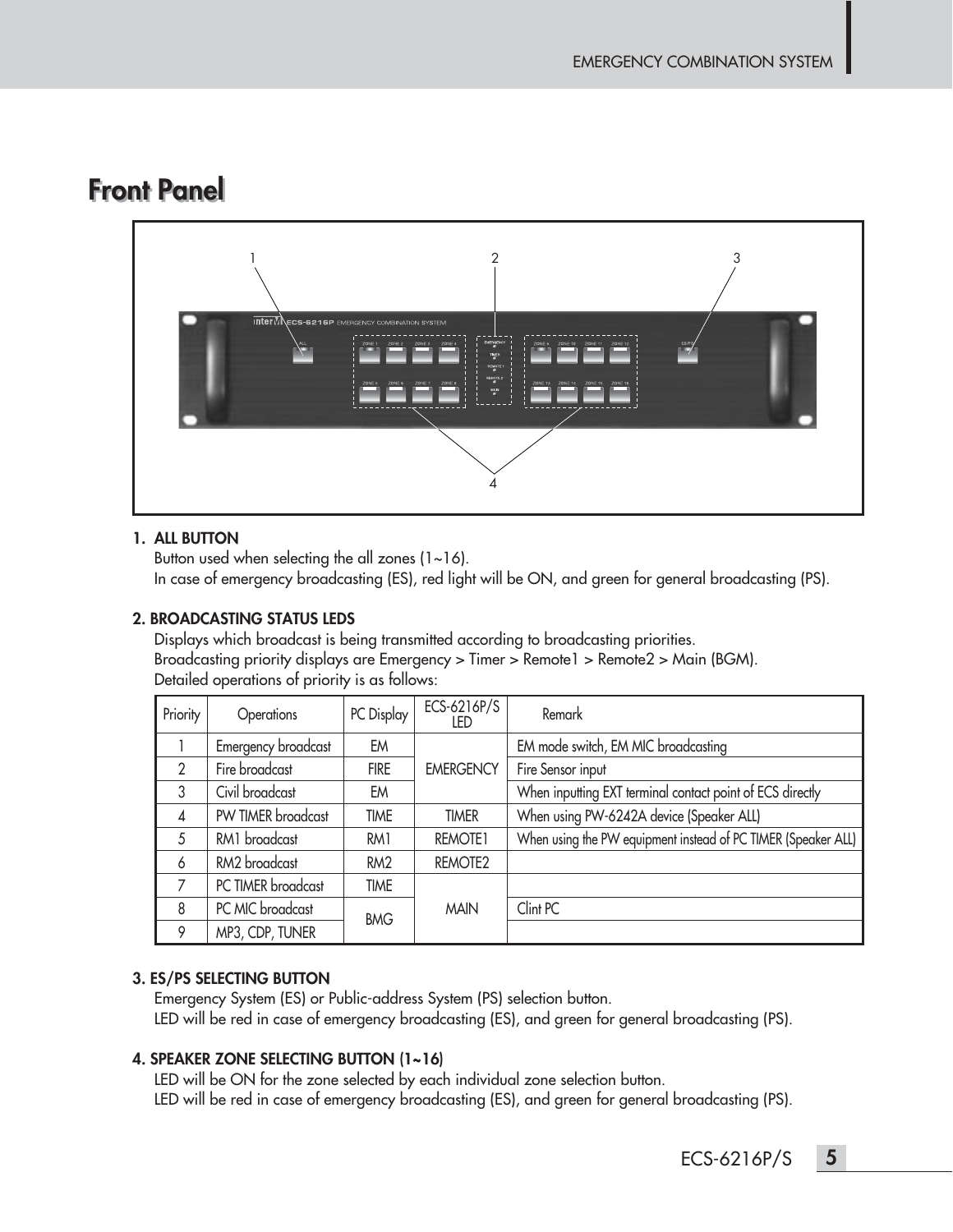### **Rear Panel**



### **1. RM 1,2 COMMUNICATION TERMINAL (EXCLUSIVE FOR ECS-6216P)**

Terminal that connects the RM-6024(REMOTE MIC) or RME-6108(RM EXTENDER). <PIN OUT Specifications>



| PIN NO. | <b>Functions</b>                    |
|---------|-------------------------------------|
|         | $RS-422$ Data - $RX+$               |
| 2       | RS-422 Data - RX-                   |
| 3       | RS-422 Data - TX-                   |
|         | Live Data Input                     |
| 5       | <b>GND</b>                          |
|         | RS-422 Data - TX+                   |
|         | <b>Balanced Audio Output - HOT</b>  |
|         | <b>Balanced Audio Output - COLD</b> |

#### **2. RM1 AND RM2 AUDIO OUTPUT TERMINAL (EXCLUSIVE FOR ECS-6216P)**

Terminal that outputs the voice signals from remote MIC input terminal (RM1, RM2).

**3. EMERGENCY PANEL (EP) CONNECTING TERMINAL (EXCLUSIVE FOR ECS-6216P)** Connects to the emergency panel (EP) manufactured by Inter-M to control the priority. (EM/FIRE/TIMER/RM1/RM2).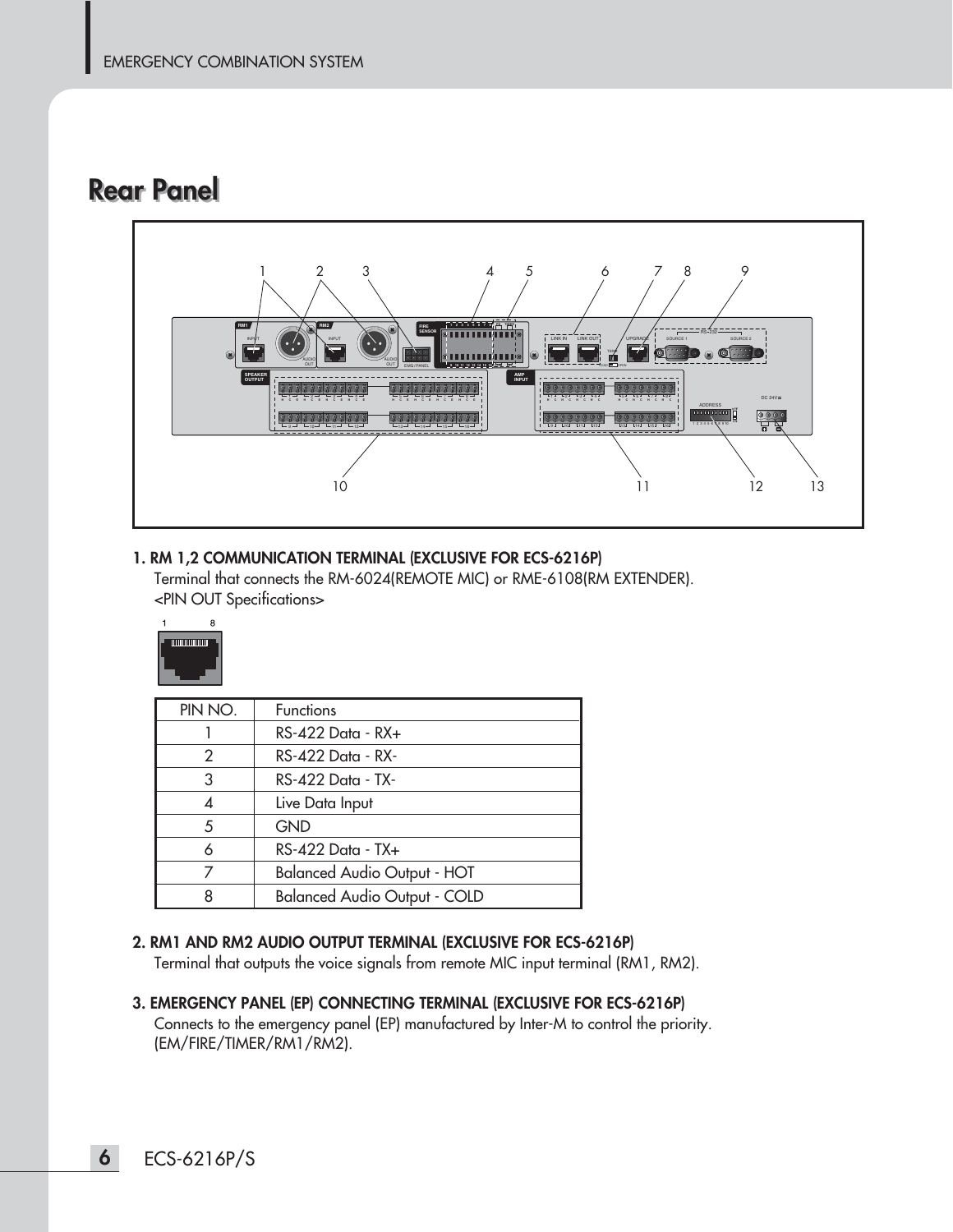<PIN OUT Specification>

| ш |  |
|---|--|
|   |  |

| PIN NO. | <b>Functions</b> |
|---------|------------------|
|         | <b>COM</b>       |
| 2       | <b>DC 24V</b>    |
| 3       | DC +24V          |
|         | <b>EM SUM</b>    |
| 5       | <b>TIMER SUM</b> |
|         | RM1 SUM          |
|         | RM2 SUM          |
| Ջ       | <b>FIRE SUM</b>  |

#### **4. FIRE SENSOR INPUT TERMINAL**

Connects to the sensor output of a fire receiver to transmit the emergency and evacuation broadcasts.

- 1) With MACRO function, it can select and memorize the multiple zones to be broadcast for each input channel. However, it can only be used with the Windows program provided by Inter-M. The setting information is downloaded from a PC to the ECS unit and saved in its memory. (Refer to System Operation Manual)
- 2) A maximum of 160 zones can be selected and saved in one input channel. For example, if zones 1, 2 and 3 are set to channel No. 1, emergency broadcasting will be simultaneously transmitted to zones 1, 2 and 3 when a fire sensor is received on channel No. 1.

#### **5. PD, TIMER, EXT, COM TERMINAL**

- 1) PD Contact Point Output Terminal
	- Used to control the power distributor.
	- Contact point will be transmitted when one speaker zone is ON or there is one fire sensor input.

It is connected to remote SW terminal of power distributor (PD).

2) TIMER Contact Point Terminal (Exclusive for ECS-6216P)

Connects to timer equipment (PW), manufactured by Inter-M.

If PC TIMER function is not used or PC is not connected:

- When contact point is input from TIMER, broadcasting mode will be converted to TIMER, and all speaker zones will be ON.

However, if PC TIMER on PC Windows program is operated, contact point input by PW operation will be ignored by priorities. (PC TIMER has priority)

3) EXT Terminal (Exclusive for ECS-6216P)

If PC TIMER is used and PW product is not used, the TIMER audio input terminal not being used in EP can be used for other purposes.

System operation will be all ZONE ON in EM mode and has a higher priority than TIMER and lower than FIRE broadcasting.

4) COM Terminal Connects to COM terminal of fire panel.

ECS-6216P/S **7**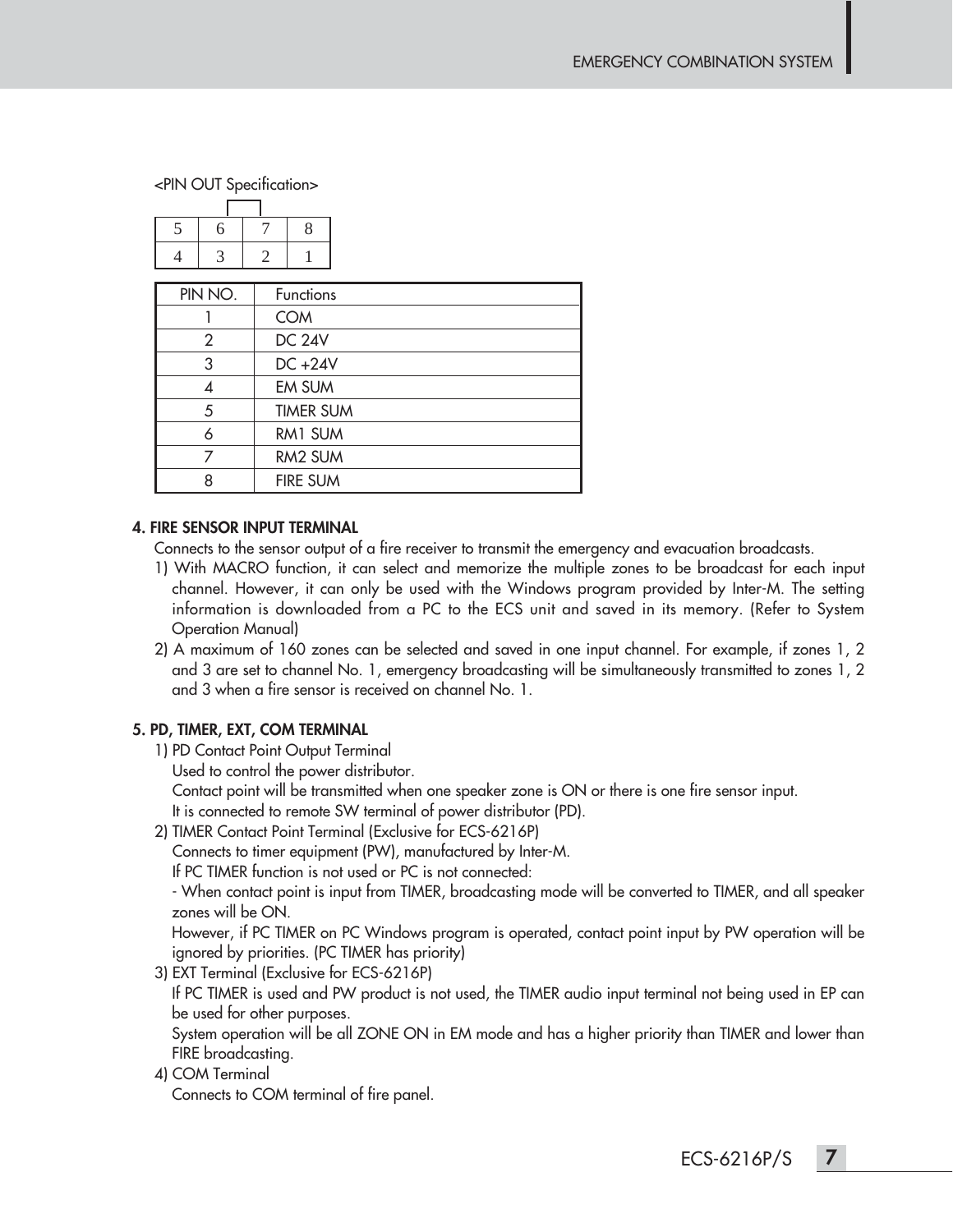#### **6. LINK IN/OUT TERMINAL**

Connect LINK IN terminal to previous equipment, and connect LINK OUT terminal to next equipment.



| PIN NO. | <b>Functions</b> |
|---------|------------------|
|         | RS-485 Data - A  |
| 2       | RS-485 Data - B  |
| 3       | RS-485 Data - Z  |
|         | <b>NA</b>        |
| 5       | <b>GND</b>       |
|         | RS-485 Data - Y  |
|         | <b>NA</b>        |
|         | <b>NA</b>        |

Same for all IN/OUT terminals.

#### **7. TERMINATION SWITCH (LOAD/OPEN)**

Switch being set for stable data receive/transmit of LINK IN/OUT. Refer to Equipment Setting and Checking (page 4) for detailed setting methods. Caution: Communication error may occur if setting is performed incorrectly.

#### **8. UPGRADE TERMINAL (ISP)**

Utilized for software upgrades and is not used otherwise.

#### **9. RS-232 SOURCE DEVICE CONTROLLING TERMINAL (EXCLUSIVE FOR ECS-6216P)**

Used to control Inter-M source devices (CD, TUNER) with Windows program.

- 1) Connectable source devices: Inter-M products equipped with RS-232 communication terminal
- 2) Maximum recommended communication distance is 12M(40 feet).
- 3) PIN OUT Specification



| P <sub>ID</sub> No. |             |         |                  |          |         | ໐∼`      |
|---------------------|-------------|---------|------------------|----------|---------|----------|
| urpose <sup>'</sup> | Not<br>Used | Receive | <u>I</u> ransmit | Not Used | croundس | Not Used |

#### **10. SPEAKER OUT TERMINAL**

Connects to each channel's speaker. It consists of 3-wire type.

- 1) In PS mode, it is transmitted only through HOT terminal.
- 2) In ES mode, it is transmitted through both HOT/EM terminals.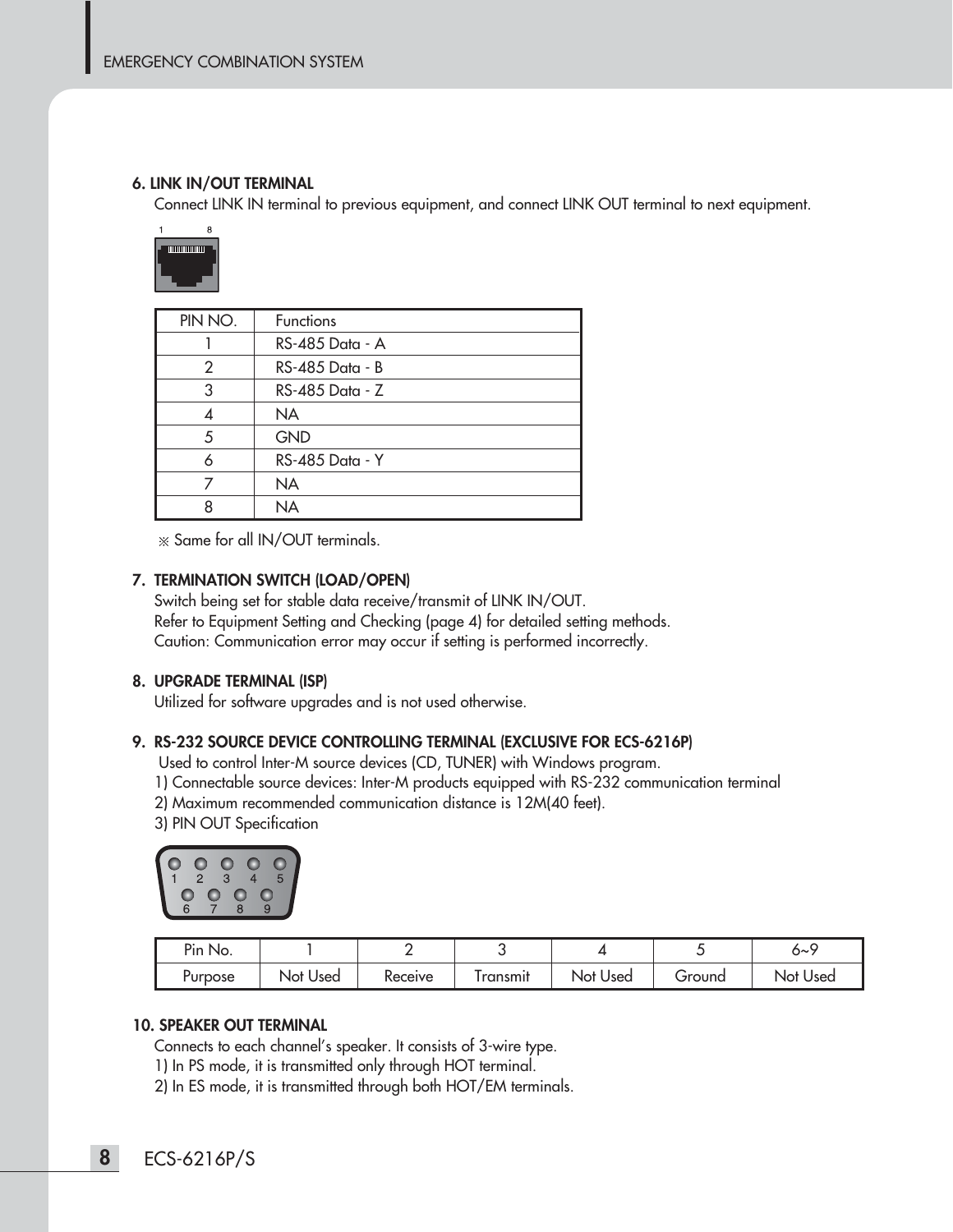#### **11. AMP IN TERMINAL**

Connects with output of AMP.

#### **12. ADDRESS SWITCH**

Sets the role for each system when equipment is expanded and linked. Refer to Basic Setting and Checking (Page 4) for setting methods.

#### **13. POWER INPUT TERMINAL**

- Power input terminal. Check polarity before connecting DC 24V.
- When connecting to PD (Power Distributor), connect to unswitched terminal.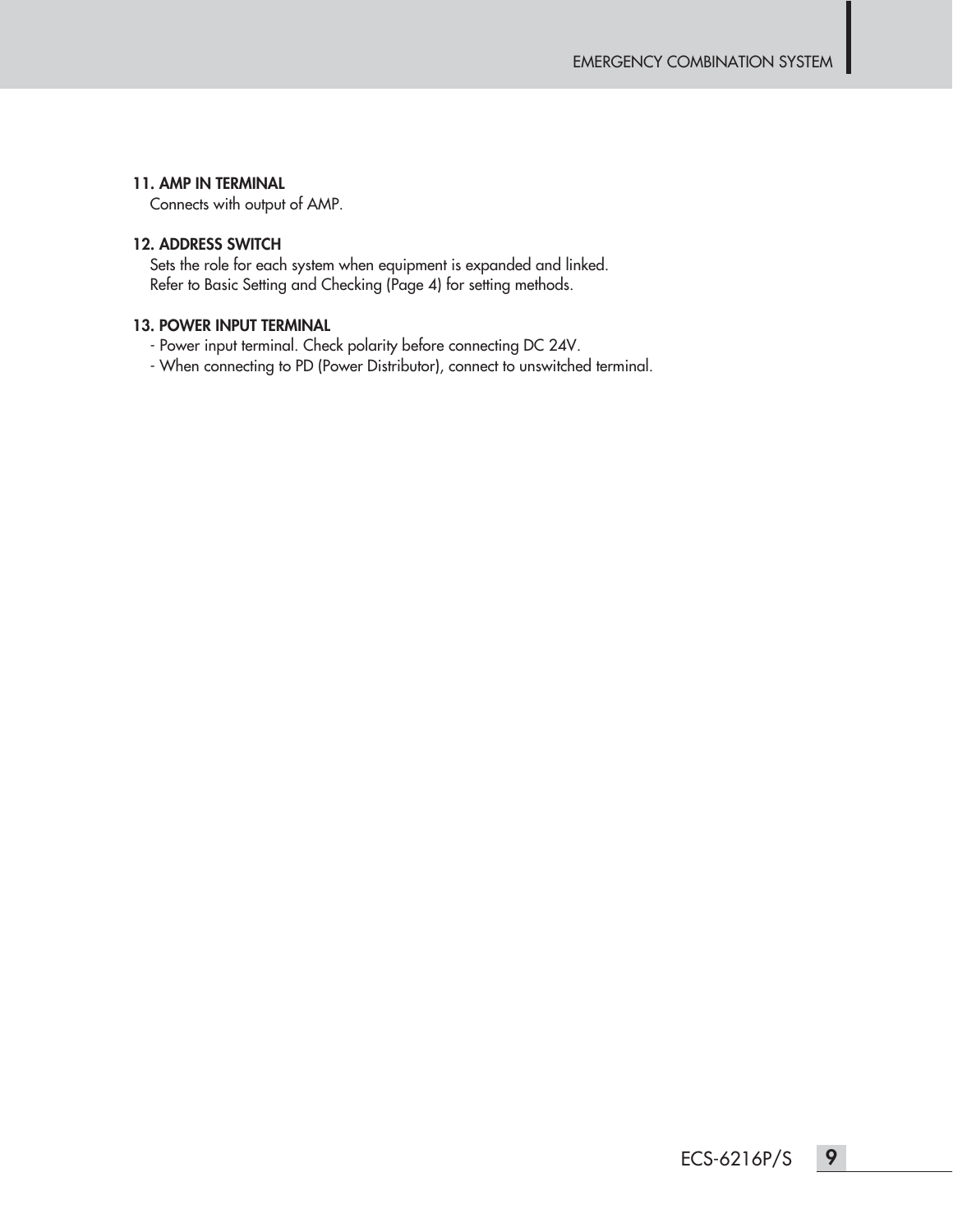## **Applications Applications**

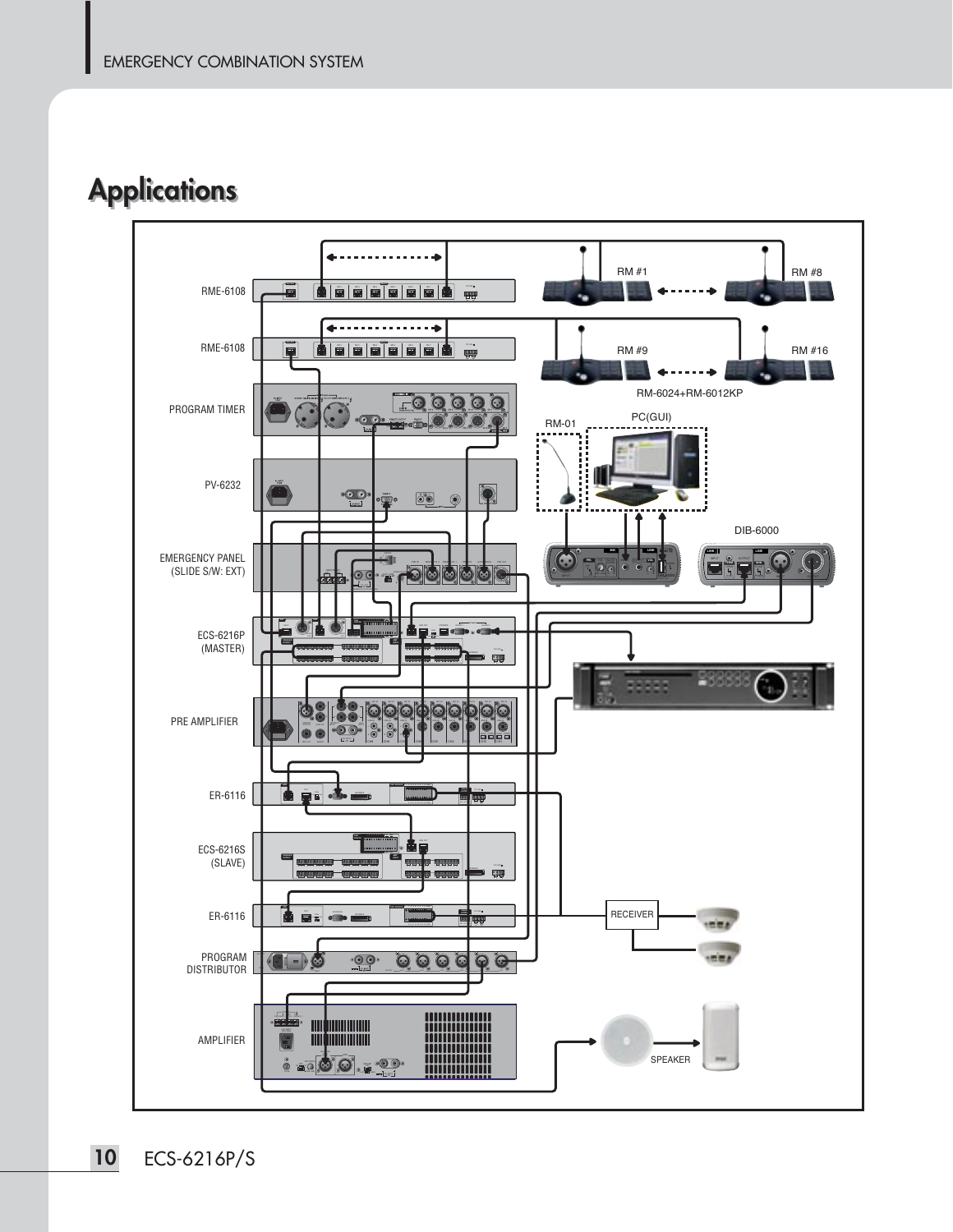# **Block Diagram Block Diagram**



ECS-6216P/S **11**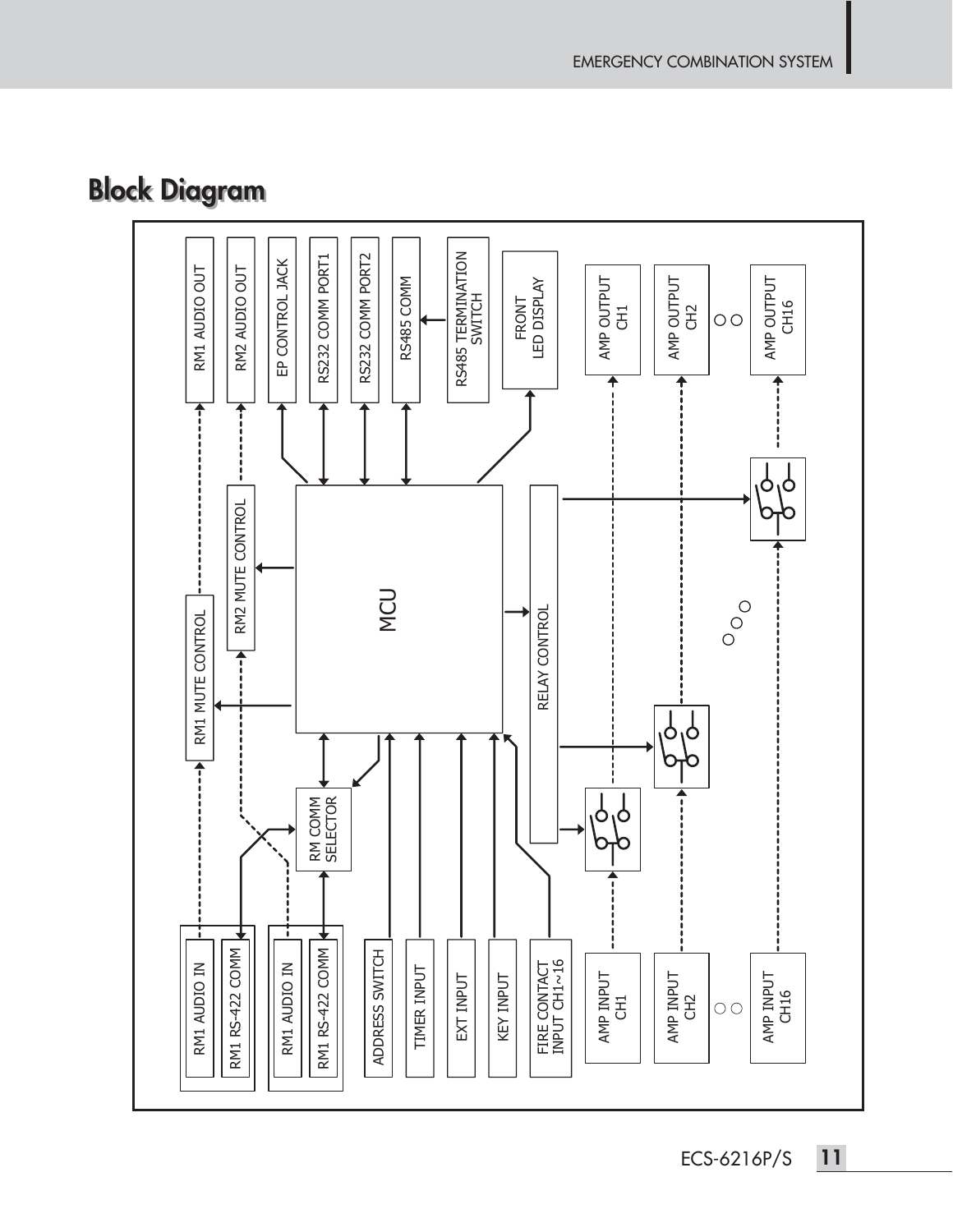# **Specifications Specifications**

|                                |                    | ECS-6216P/S                                                        |  |  |
|--------------------------------|--------------------|--------------------------------------------------------------------|--|--|
| Priority                       |                    | Emergency>Timer>Remote 1>Remote 2>Main                             |  |  |
| Channel                        |                    | 16CH                                                               |  |  |
| <b>Communications Protocol</b> | <b>LINK IN/OUT</b> | RS-485 (Maximum: 1km/3,280 feet)                                   |  |  |
|                                | RM INPUT (RM1, 2)  | RS-422 (Maximum: 1km/3,280 feet)                                   |  |  |
| <b>SOURCE</b>                  |                    | RS-232 (Maximum: 12m/40 feet)                                      |  |  |
| Fire Sensor                    |                    | Dry Contact                                                        |  |  |
| <b>Operating Temperature</b>   |                    | $-10^{\circ}$ C ~ $+40^{\circ}$ C/14 $^{\circ}$ F~104 $^{\circ}$ F |  |  |
| Power Source                   |                    | DC 24V, 900mA                                                      |  |  |
| Weight (Set)                   |                    | $4.3\mathrm{kg}/9.5\mathrm{lb}$ s                                  |  |  |
| Dimensions (Set)               |                    | 482(W)x88(H)x280(D)mm/19(W)x3.5(H)x11(D)in                         |  |  |

Specifications and design are subject to change without notice.

#### **DIMENSIONS**

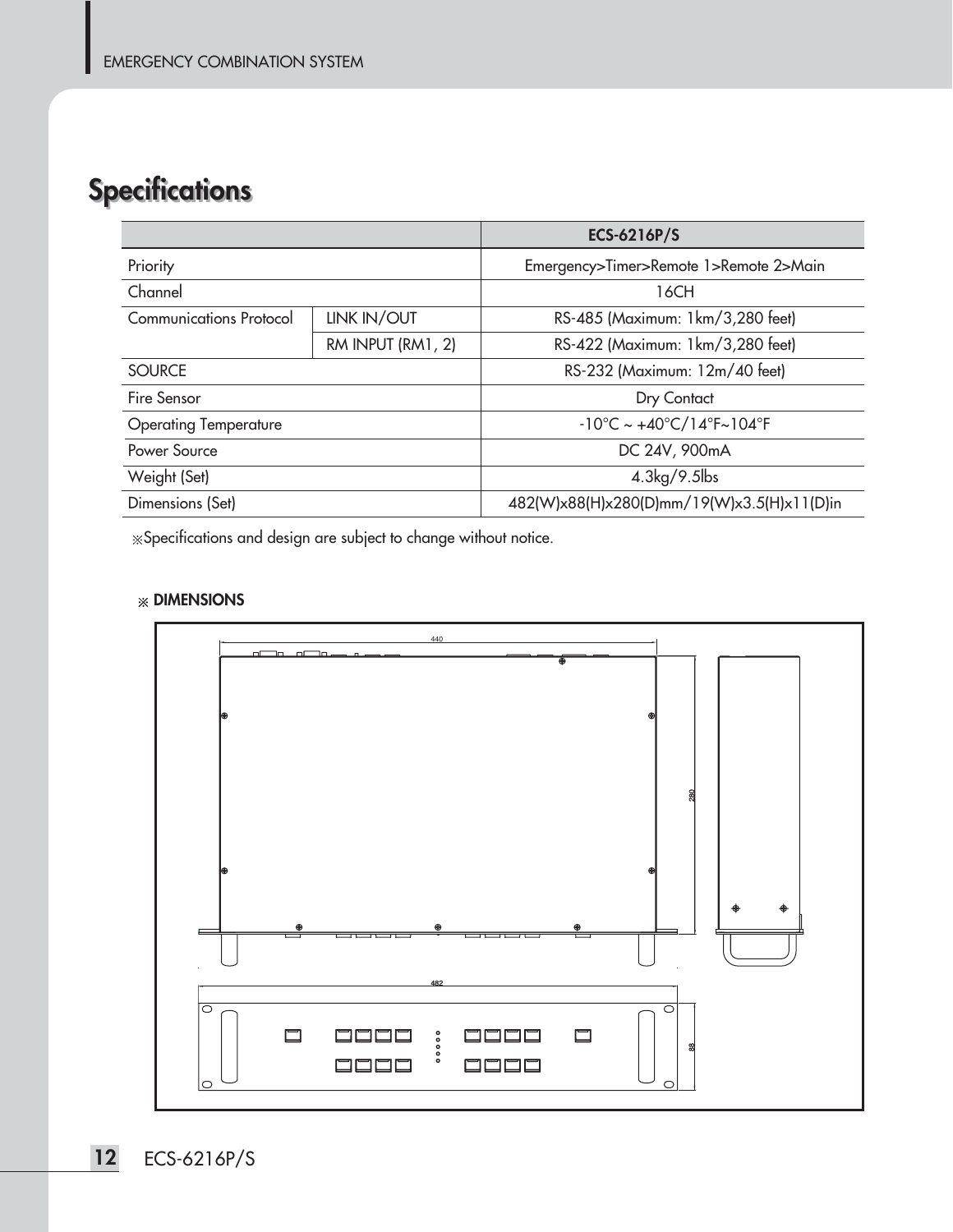### **Service Service**

#### **Procedures**

Take steps to insure the problem is not related to operator error or other products within the system. Information provided in the troubleshooting portion of this manual may help with this process. Once it is certain that the problem is related to the product contact your warranty provider as described in the warranty section of this manual.

#### **Schematic**

A Schematic is available by contacting your warranty provider.

#### **Parts List**

A Parts List is available by contacting your warranty provider.

### **Warranty**

Warranty terms and conditions vary by country and may not be the same for all products. Terms and conditions of warranty for a given product may be determined first by locating the appropriate country which the product was purchased in, then by locating the product type.

To obtain specific warranty information and available service locations contact Inter-M directly or the authorized Inter-M Distributor for your specific country or region.